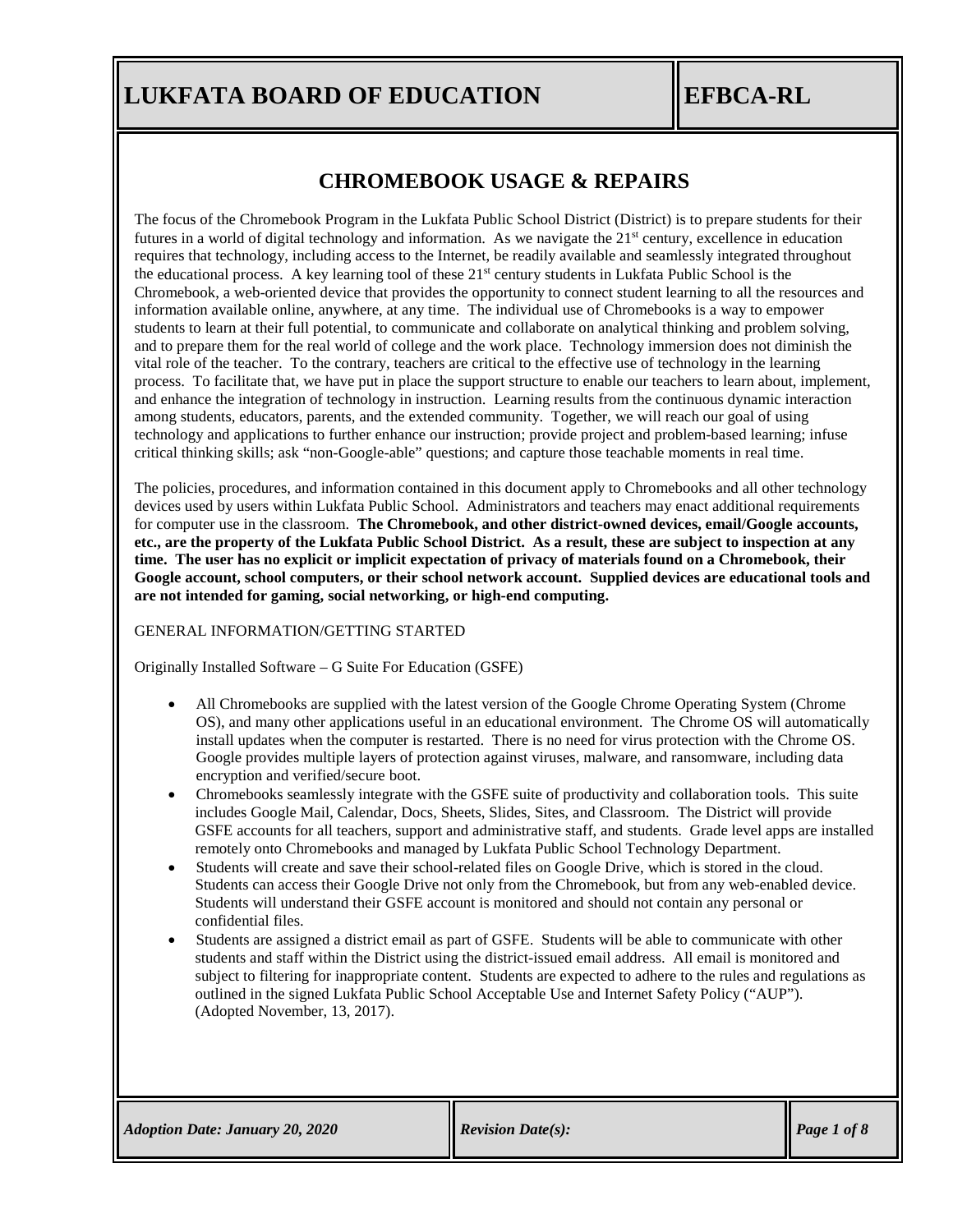**EFBCA-RL**

## **CHROMEBOOK USAGE & REPAIRS (Cont.)**

Additional Apps, Add-Ons, and Extensions

- available for use when the Chromebook is not connected to the Internet. browser rather than being installed on the device. Some Web Apps (for example, Google Docs) are computer. The main difference from other types of programs is that apps can be used within the web • Chrome Web Apps are advanced websites that are similar to other types of programs that are installed on a
- recommended and approved by teachers and administrators for a particular course. functionality of apps. The District will install additional apps, extensions, and add-ons as they are • Extensions and Add-Ons are custom features that you can add to Google Chrome to enhance the

### CHROMEBOOK CARE: PROTECTING & STORING THE CHROMEBOOK

assigned Chromebook for inspection for damage or misuse. repaired (subject to availability). Students may be selected at random by teachers or administrators to provide their spare Chromebook is available, one may be provided to the student until their class-assigned Chromebook can be to work properly, must be immediately reported to a classroom teacher or the school office as soon as possible. If a Students are responsible for the general care of the district-owned Chromebook. Chromebooks that are broken, or fail

General Care and Precautions

- Chromebook battery must be fully charged before the start of each school day.
- Vents are not to be obscured.
- Cords, cables, and removable devices must be carefully inserted into the Chromebook.
- Chromebooks should be kept away from food and drinks.
- Do not bump the Chromebook into or against lockers, walls, floors, desks, etc.
- Chromebook is found in an unsupervised area, it should immediately be returned to the school office. to, school grounds, cafeteria, bathrooms, computer labs, library, unlocked classrooms, and hallways. If a • Chromebooks must never be left in an unsupervised area. Unsupervised areas include, but are not limited

Chromebook Screen Care

excessive pressure. Protect the Chromebook screen by following these rules. The Chromebook screen is particularly sensitive and can be easily damaged if subjected to rough treatment and/or

- lid closed. • Do not lift Chromebooks by the screen. When moving a Chromebook, support it from the bottom with the
- the screen. • Clean the screen only with a soft, dry anti-static or micro-fiber cloth. Do not use any type of liquid to clean
- • Do not leave or place anything on top of the Chromebook. This includes placing the Chromebook under items in lockers, on desks, or stacking them on top of each other.
- Do not place anything on the keyboard before closing the lid (e.g., pens, pencils, notebooks, hands).
- Do not place anything near the Chromebook that could put pressure on the screen.
- Do not place anything in the carrying case, if equiped, that will press against the cover.
- Do not poke the screen or touch it with sharp objects, such as pens, pencils, paper clips, etc.
- crack the screen. • For screen adjustments, do not grasp the screen by wrapping your hand around the screen; your thumbs can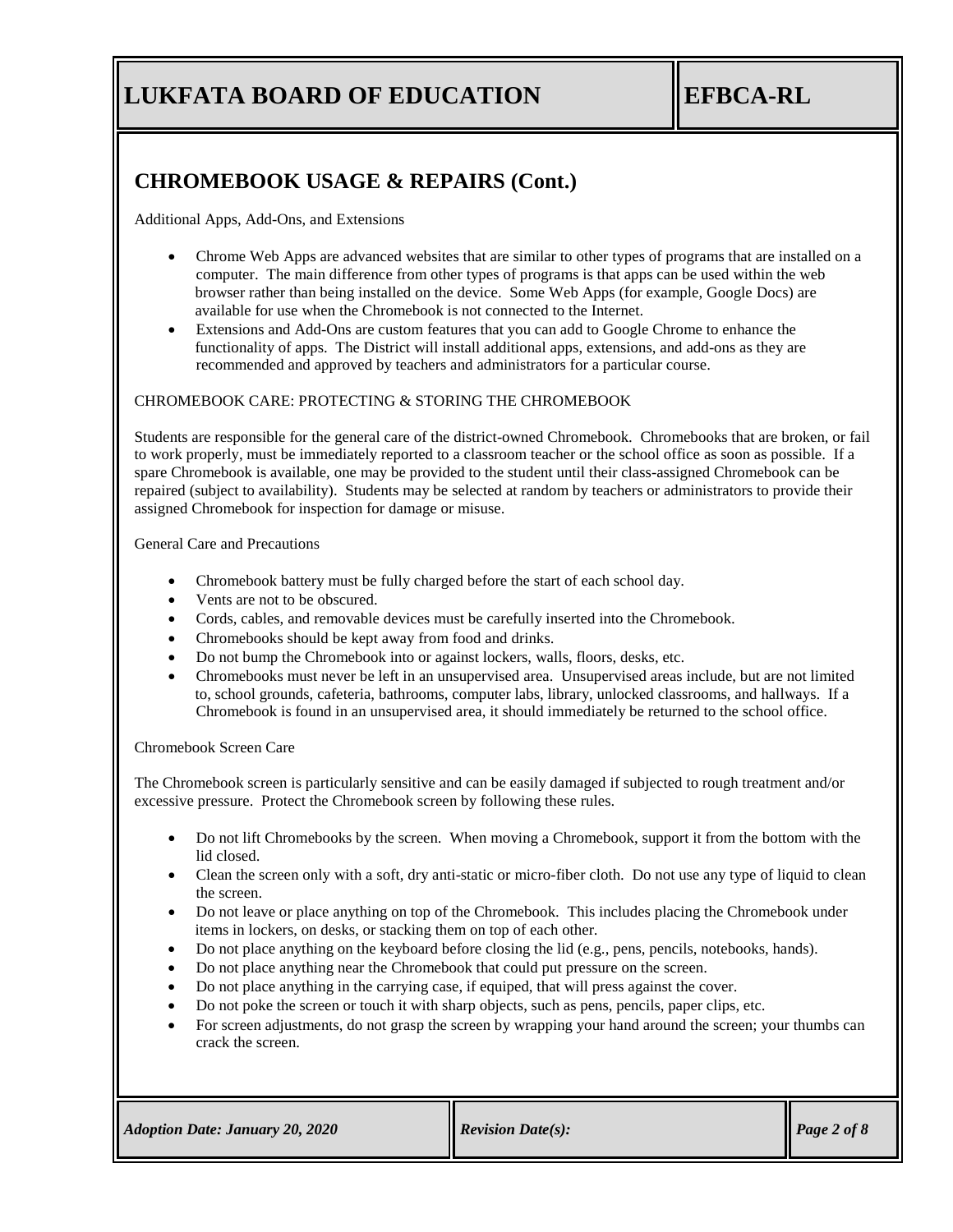**EFBCA-RL**

## **CHROMEBOOK USAGE & REPAIRS (Cont.)**

Carrying Chromebooks

- are not allowed. Backpacks, bags, purses, notebooks, etc. not specifically designed for protection and use with Chromebooks • Students may carry Chromebooks in carrying cases designed for the protection and use of Chromebooks.
- Never carry the Chromebook while the screen is open.
- Do not transport a Chromebook with the power cord attached.

### Storing Chromebooks

- bag, as this may damage the screen. • Chromebooks should never be shoved into a locker, placed on the bottom of a pile, or wedged into a book
- day. • Chromebooks should be returned to the appropriate cart during assigned times and at the end of the school
- Students who leave school early are to return their Chromebook before leaving the classroom.
- appropriate cart and properly inserting the power adapter to allow for overnight charging. • Students are responsible for carefully putting their Chromebook into their assigned position in the

USING YOUR CHROMEBOOK

Student Responsibilities and Legal Propriety

- Always treat your Chromebook with the utmost care and respect.
- Follow each teacher's rules and expectations regarding Chromebook use in the classroom.
- Do not loan your Chromebook to anyone or leave it unattended.
- District-assigned devices. • Do not modify District settings or remove any District identification tags or barcodes from any
- Internet Safety Policy (AUP) and any other district policy. • Follow all Internet safety guidelines in accordance with the Lukfata Public School Acceptable Use and
- of yourself or others. home address, Social Security Number, credit card or bank account numbers, or usernames and passwords • Keep all personal information and identity secure and private. Never reveal your full name, phone number,
- send anonymous or misleading communications for any purpose. • Obey general school rules concerning behavior and communication that apply to technology use. Do not
- immunity. If you are unsure, ask a teacher or parent. • Comply with trademark and copyright laws and all license agreements. Ignorance of the law is not
- summarized. This includes all forms of media on the Internet, such as graphics, movies, and text. • Plagiarism is a violation of the student policy. Give credit to all sources used, whether quoted or
- security measures or attempt to gain access or use/change another person's accounts, files, or data. or attempting to hack into other networks or online systems. Do not attempt to bypass district network as disseminating inappropriate content, spam/viruses, transferring large amounts of data across the network, Use the District's network, services, devices or equipment in a manner that is not disruptive to others, such
- disciplinary action by the District. action. Violation of any applicable local, state, or federal law will result in criminal prosecution or • Use or possession of hacking software is strictly prohibited and violators will be subject to disciplinary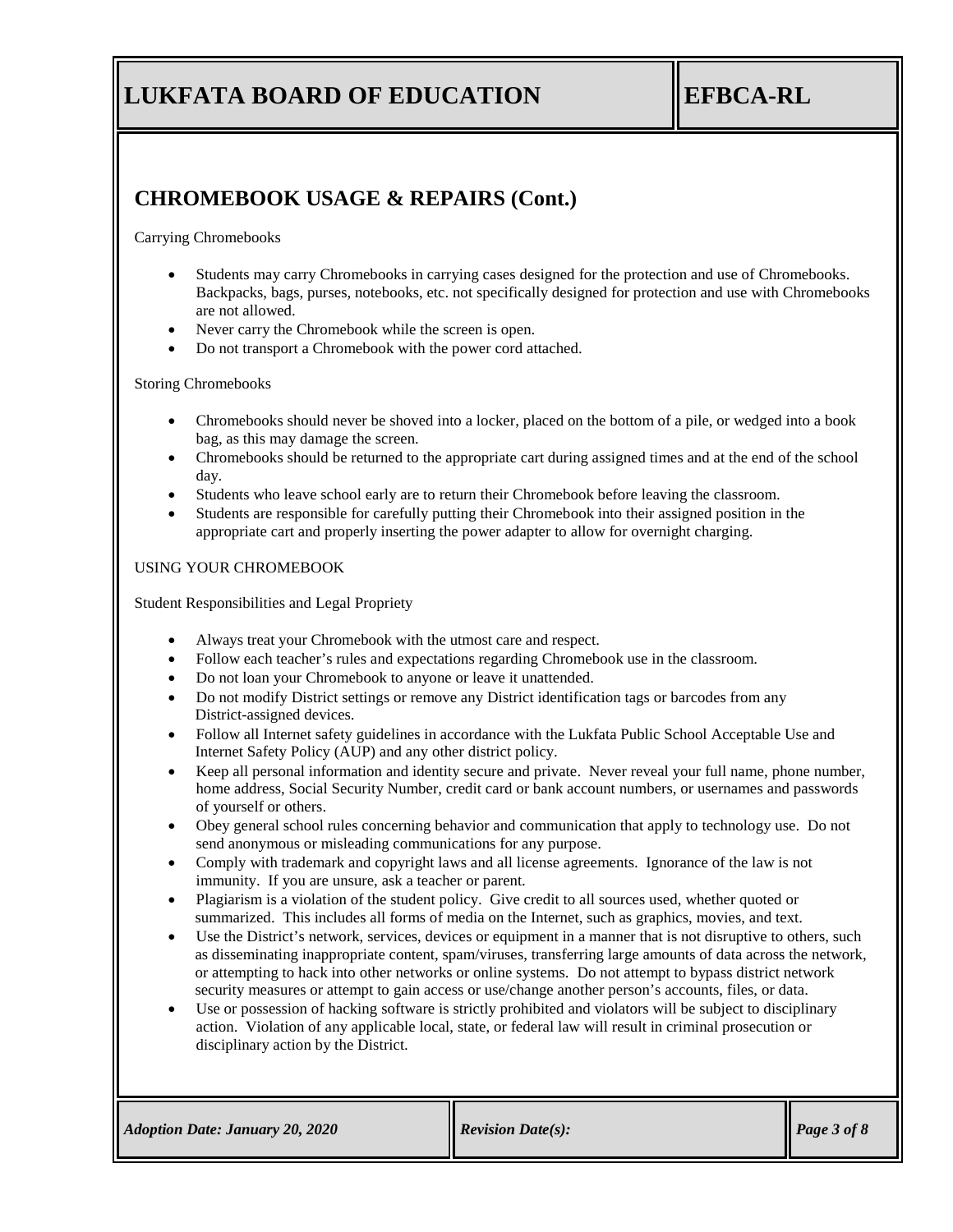**EFBCA-RL**

### **CHROMEBOOK USAGE & REPAIRS (Cont.)**

behavior. illegal activity including bullying, harassment, credit card fraud, electronic forgery, or other forms of illegal • Students must not use the school's Internet/email accounts for financial or commercial gain, or for any

Managing Your Files and Saving Your Work

- Students will be logged into the LPS GSFE domain and will save documents to Google Drive via the Chromebook or any device that has Internet access.
- add-ons, and extensions only. Personal files are not to be stored on the Chromebooks. • Storage space on the Chromebook is limited. Therefore, storage space is to be used for educational apps,
- District staff for purposes of re-imaging or resetting the device. their work is backed up and therefore not lost due to mechanical failure, accidental deletion, or deletion by • Chromebooks are not and will not be backed up by the District. It is the student's responsibility to ensure
- *not be restored or recovered.* Chromebook malfunctions are not an acceptable excuse for failure to submit assignments. Chrome OS is restored. However, *all other data stored on local internal memory of the Chromebook will* defaults. All student created files stored on an external media or Google Drive will remain intact after the If technical difficulties occur and cannot be repaired, the Chromebook may need to be restored to factory

Photos, Screensavers, and Backgrounds

- Inappropriate media may not be used as a screensaver or background.
- gang-related symbols or pictures will result in disciplinary actions. • Presence of guns, weapons, pornographic materials, inappropriate language, alcohol, drugs, and
- currently being worked on. All other photos or videos should not be taken or stored. for educational purposes should be saved to the device, and then only temporarily for the assignment • Photos and videos require a large amount of storage space on the device. Only photos which will be used

Sound, Music, Games, and Programs

- Sound must be muted at all times unless permission is obtained from the teacher for instructional purposes.
- at the discretion of teachers. • Students should have their own personal set of headphones or earbuds, which may be used in the classroom
- apps, add-ons, or extensions if the storage of instructional materials becomes compromised. approved by the District is carefully monitored. Teachers may be directed by school personnel to remove educational potential of the Chromebook is available. Any instance of downloading apps that are not • Data storage on the Chromebooks is limited and should be managed by the teachers so that the full

### Network Security

- Lukfata Public School will be responsible for providing network access and content filtering at school.
- data. instances the network is unavailable, Lukfata Public School will not be responsible for any lost or missing • Lukfata Public School makes no guarantee their network will be available 100% of the time. In the rare
- building. for class projects, presentations, etc., as this type of outage will affect all students and staff in the school • Students will not be penalized if the network is unavailable and a completed assignment cannot be accessed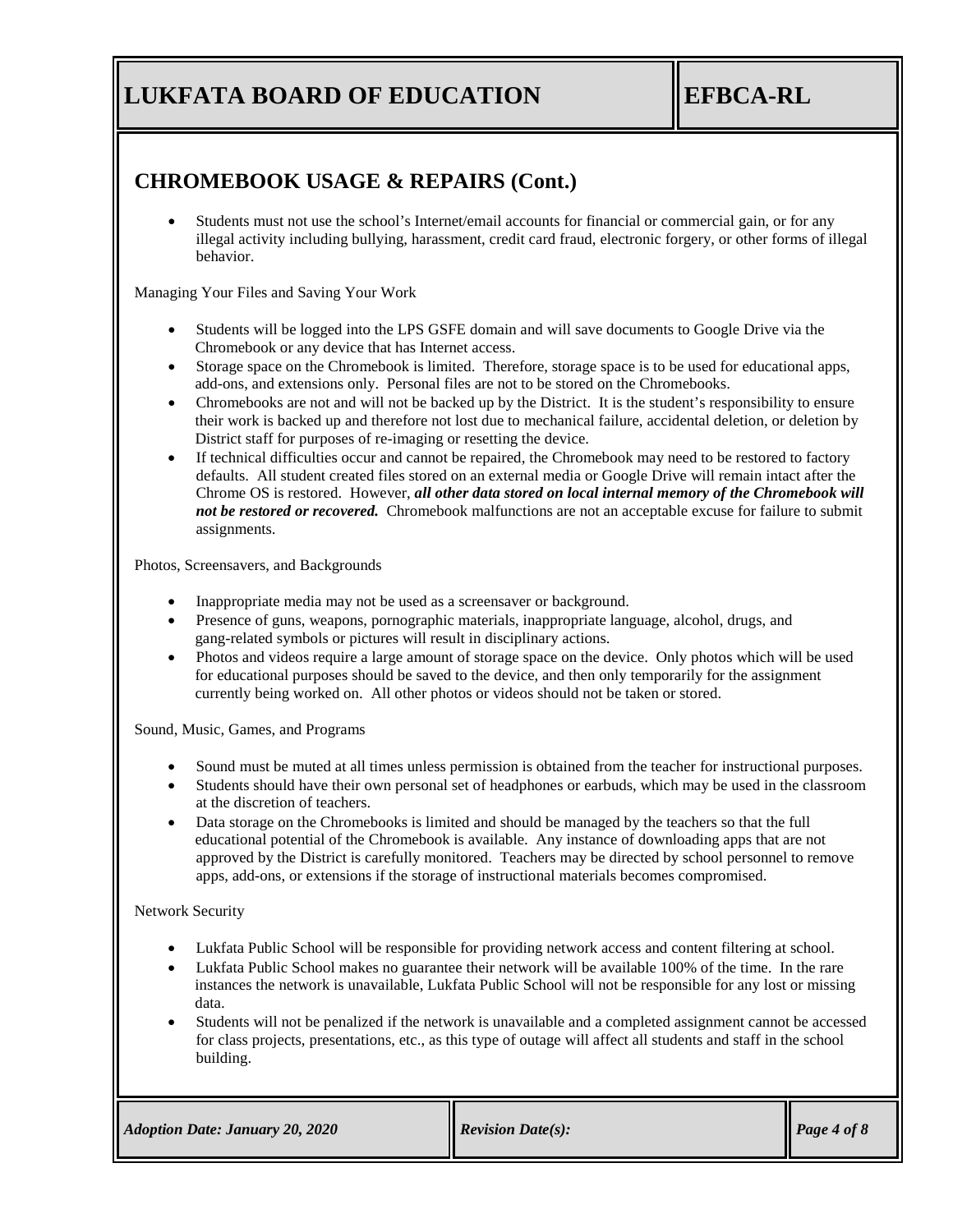# **EFBCA-RL**

### **CHROMEBOOK USAGE & REPAIRS (Cont.)**

 teachers should contact their administrators to request the site be unblocked. activity logged, filtered, and monitored by the District. If any educationally valuable site is blocked, mandated by the Children's Internet Protection Act (CIPA). All Chromebooks will have all Internet Additionally, it is required for the school district's participation in the E-Rate program and is federally user. This type of application ensures users cannot change settings to bypass the content filter accidentally. • The District utilizes a hardware Internet content filter that is physically placed between the Internet and the

#### Privacy

 *by law. regardless of whether that use be for district-related or personal purposes, other than explicitly specified neither implicit nor explicit, with respect to the usage of a District issued Chromebook or computer,* occur at the discretion of District Administration. *Users have no expectation of confidentiality or privacy,* are subject to regular review and monitoring for responsible use. Internet history and email checks may • All files stored on a Lukfata Public School GSFE account, or the network, are property of the District and

### **IMPORTANT REMINDER:**

students. (Acceptable Use & Internet Safety Policy) not reveal personal information, including a home address or phone number, or the address or phone numbers of other All students should recognize and guard their personal and private information. While on the Internet, students shall

DAMAGE, REPAIRS, AND FEES

Chromebook Repairs

- connectivity, failure of apps to launch, etc. teacher or the school office. This includes, but is not limited to: Chrome OS, battery issues, loss of Internet • Any Chromebook which is damaged or fails to work properly must be taken immediately to a classroom
- If deemed necessary, a replacement will be issued if one is available.
- The Technology Department will document the issue and collect the device for repair.
- not to exceed the cost of the Chromebook per incident. The school may also refuse to provide a loaner or • If a repair is required as a result of abuse or neglect, there may be a required fee for any necessary repairs, reassign a Chromebook in certain circumstances.

### Fees/Fines

- may incur a fee. manufacturer warranty (1 year from District purchase date). However, any intentional damage to the device • Any hardware/software repairs not due to misuse or intentional damage will be covered by the original
- Fines may be imposed as the circumstances may warrant at the discretion of the District.
- may also result in disciplinary action. • Multiple incidents of accidental damage may cause the students to lose the privilege of using a device and
- addressed above. as detached keys, will be considered intentional damage due to failure to follow proper care guidelines as repair, not to exceed the replacement cost of the Chromebook per incident. All damage to screens, as well Intentional or malicious damage may also result in the student being held responsible for the cost of the assigned a machine in addition to disciplinary action as determined by District Administration.• Intentional or malicious damage to any Chromebook will result in the student losing the privilege of being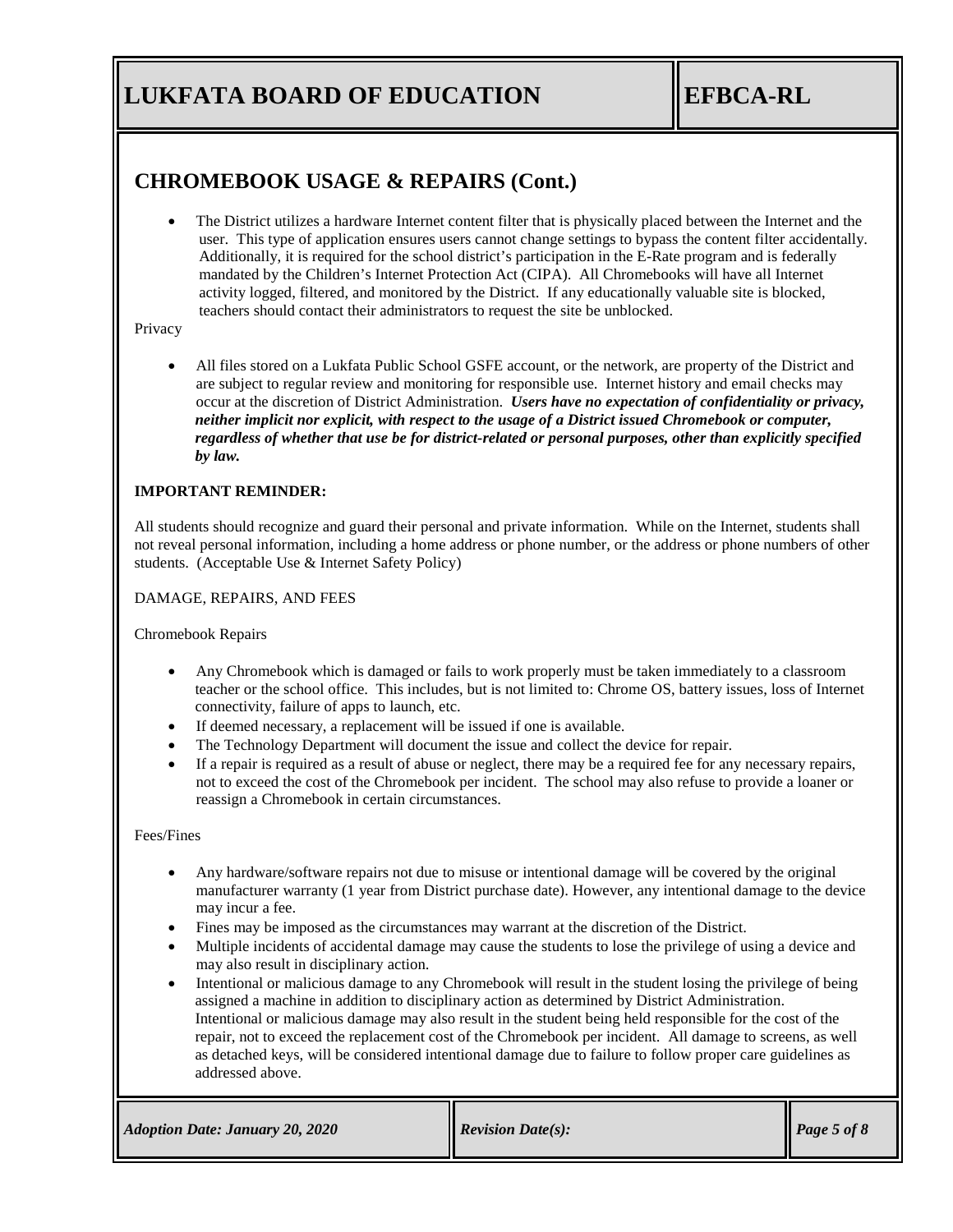**EFBCA-RL**

## **CHROMEBOOK USAGE & REPAIRS (Cont.)**

Student Electronic Mail Accounts

Please carefully read the following:

- the policy. Each user is responsible for his or her own communication and the consequences thereof. must comply with all Lukfata Public School policies. The user accepts all responsibility to understand • All student electronic mail (email) accounts are property of Lukfata Public School. Email activities
- domains. • Student email use is limited to only the lukfata.org domain and/or other approved educational
- Students in Lukfata Public School may be provided with a lukfata.org email address.
- Teachers may require students to use email for school work.
- for any infraction of this or other Lukfata Public School policy. • The student's account will be removed from the system after graduation, leaving the school district, or
- purposes. fellow students to collaborate on school activities. Email accounts cannot be used for commercial • The primary purpose of the student email system is for students to communicate with school staff and
- accounts at any time. • Use of the District's email system is a privilege. If necessary, Lukfata Public School may close
- items of a destructive or deceptive nature is strictly prohibited. • Intentional distribution of viruses, worms, defects, Trojan horses, corrupted files, hoaxes, or any other
- messages sent from their accounts. Students should never share their passwords. sense and civility. It will abide by the District's Acceptable Use Policy. Students are responsible for for disciplinary purposes. Communication through the District's email system will exhibit common • Use of the District's email system will align with the school's code of conduct and the code will be used
- normal and acceptable school operations. • Messages posted on the District's email system cannot cause disruption to the school environment or
- should not forward chain letters, jokes, or any other non-educational materials. adults to lure them into dangerous behaviors, or any other inappropriate communications. Students • Students will report any unusual activities such as "spam" communications, obscene email, attempts by
- investigations, to comply with investigations of wrongful acts, or to recover from system failure. content of user mailboxes for legitimate reasons, such as to find lost messages, to conduct internal not make a practice of monitoring electronic mail, the Administration reserves the right to retrieve the • Email sent or received by the District system is not confidential. Although Lukfata Public School does
- Email will be stored and archived in compliance with all federal and state laws.
- transferred via district computer networks including, but not limited to, email messages. Additionally, the District assumes no responsibility for loss associated with the utilization of its resources. intangible, i.e. WiFi) has no explicit or implicit right to privacy. This includes any and all data including the computer network infrastructure, any user utilizing district resources (tangible or and inspection by district technology personnel at any time. As with any other district-owned device, • Any data transmitted over the Lukfata Public School computer network will be subject to interception
- revocation of the student email account. Illegal activities on the system will be referred to law enforcement authorities for appropriate legal action. and/or parents and guardians. Improper use of the system will result in discipline and possible When issues arise, the Technology Department will deal directly with the student, school administration,
- Director of Technology and Lukfata Public School's Administration. • The interpretation of appropriate use, and future revisions of this guideline, are the responsibility of the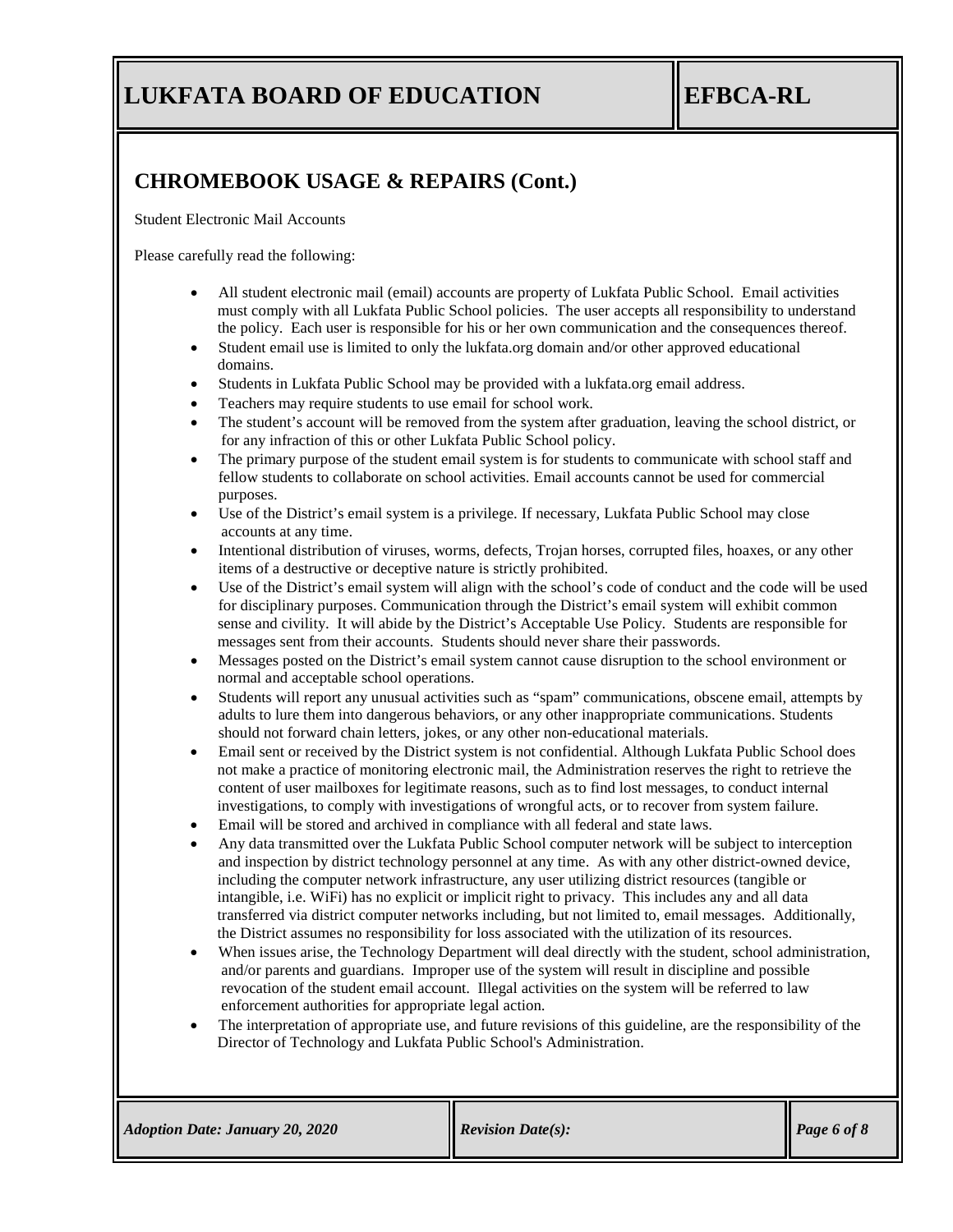# **EFBCA-RL**

## **CHROMEBOOK USAGE & REPAIRS (Cont.)**

APPENDIX A: ACTIONS REQUIRING DISCIPLINARY ACTIONS

and Out-of-School Suspensions (OSS), in addition to monetary fines. consequences, such as, but not limited to, lunch detentions, after school detentions, In-School Suspensions (ISS), As mentioned throughout this document, misuse of Chromebooks has the potential to earn disciplinary

Examples of conduct warranting disciplinary action include, but are not limited to, the following:

- Leaving a Chromebook unattended or in an unsupervised area
- Inadequate care for a Chromebook, case, charger, and/or other peripherals
- Multiple damage instances caused by abuse or neglect of Chromebooks and/or peripherals
- Resetting a Chromebook to factory defaults
- Placing a Chromebook in developer mode
- Removal of district asset tags
- Downloading inappropriate apps and/or media
- Adjusting settings on someone else's Chromebook
- Deleting school-installed settings from a Chromebook
- Adding a credit card to a Google Account (Google Wallet) to purchase music/unapproved apps
- Failure to properly plug in the Chromebook for charging; lack of preparation for classes
- Taking a Chromebook out of its assigned classroom without teacher permission
- Loaning of class-assigned device to other students
- student(s) • Logging in under personal Google account to download purchased apps for yourself or another
- filtering • Attempting to bypass district network security, including, but not limited to, web and content
- Attempting to gain access to other students' accounts
- Illegal installation or transmission of copyrighted materials
- harass or demean recipients • Transmitting or accessing materials that are obscene, offensive, threatening or otherwise intended to
- Lukfata Public School policy. • Non-compliance to Lukfata Public School's acceptable use policies and/or any other applicable

caused by neglect or abuse, may result in further disciplinary action, fees, and/or the loss of use privileges. Failure to comply with the guidelines listed in this handbook, or repeated occurrences of Chromebook damages